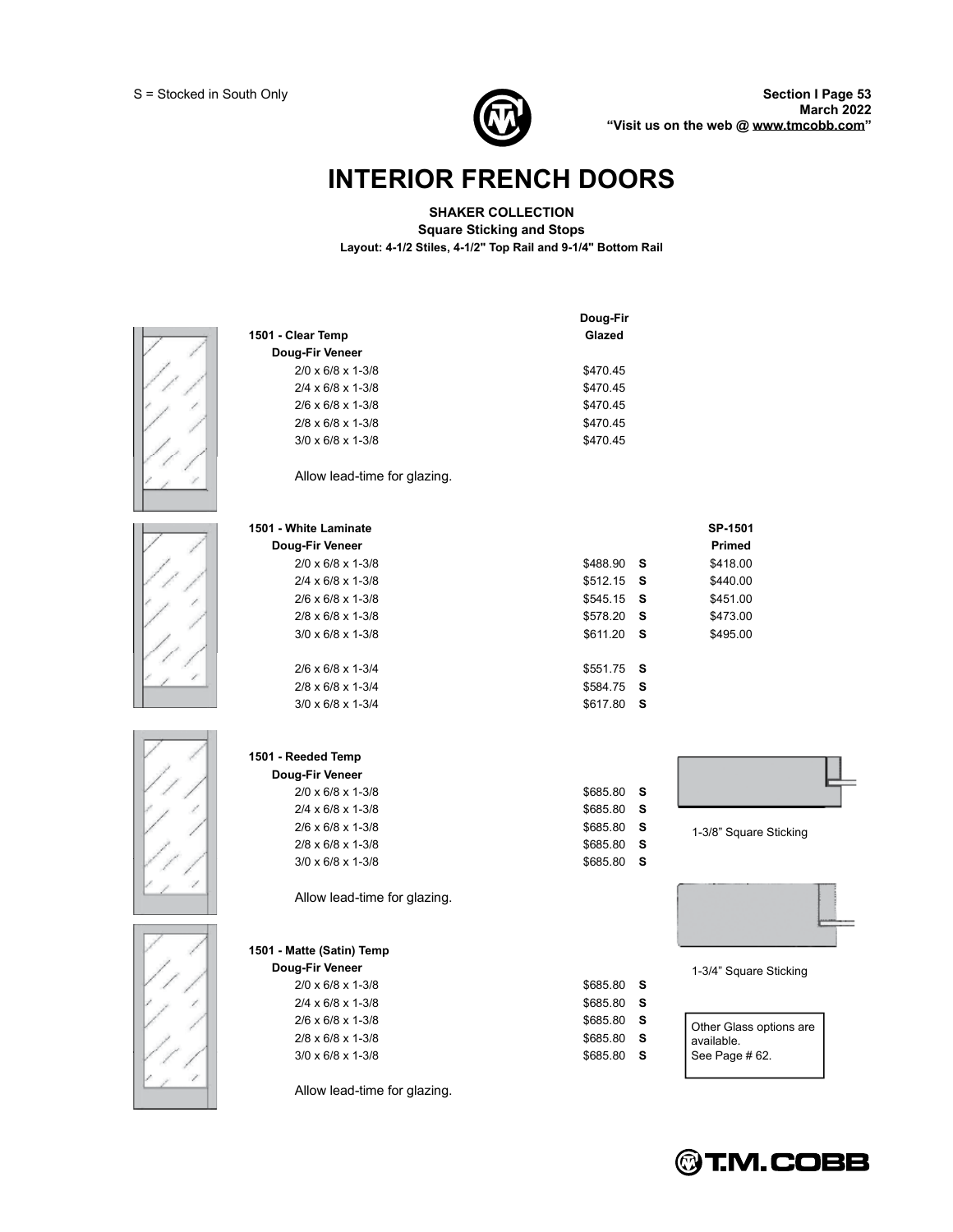1501

Doug-Fir Veneer

 $2/0 \times 6/8 \times 1-3/8$ 

 $2/4 \times 6/8 \times 1-3/8$ 

 $2/6 \times 6/8 \times 1-3/8$ 



S = Stocked in South Only  $N =$  Stocked in North Only ◆ Available with Square Sticking, See Page 53

**Primed Clear Temp** 

\$237.90

\$237.90

\$237.90

N  $\boldsymbol{\mathsf{N}}$  $\mathbf N$  $\mathsf{N}$  $\overline{\mathsf{N}}$ 

# **INTERIOR FRENCH DOORS**

### DRY GLAZED DOORS - NO PUTTY - ALL GLAZED DOORS FEATURING PROTECTIVE FILM EASY PAINT CLEAN UP - NO STAPLE HOLES TO FILL INTERIOR USE ONLY - NOT WARRANTED FOR EXTERIOR APPLICATION.

Open

Ovolo

\$257.75 ♦

 $$257.75$   $\bullet$ 

 $$257.75 \rightarrow$ 

**Clear Temp** 

Ovolo

 $$313.90 \rightarrow$ 

 $$313.90 \rightarrow$ 

 $$313.90 \rightarrow$ 



 $\frac{7}{7}$ 

| $2/8 \times 6/8 \times 1 - \frac{3}{8}$                                    |         | \$257.75 ♦ |   | \$313.90 ♦            |   | \$244.50 |
|----------------------------------------------------------------------------|---------|------------|---|-----------------------|---|----------|
| $3/0 \times 6/8 \times 1 - 3/8$                                            |         | \$257.75 ♦ |   | $$313.90 \rightarrow$ |   | \$257.75 |
|                                                                            |         |            |   |                       |   |          |
| 2/0 x 8/0 x 1-3/8                                                          |         | \$463.90   | s |                       |   | \$434.75 |
| $2/4 \times 8/0 \times 1-3/8$                                              |         | \$463.90   | s |                       |   | \$434.75 |
| 2/6 x 8/0 x 1-3/8                                                          |         | \$463.90   | S | \$504.80              |   | \$434.75 |
| $2/8 \times 8/0 \times 1-3/8$                                              |         | \$463.90   | S | \$504.80              |   | \$434.75 |
| $3/0 \times 8/0 \times 1-3/8$                                              |         | \$463.90   | s | \$504.80              |   | \$434.75 |
|                                                                            |         |            |   |                       |   |          |
| 1505                                                                       |         |            |   |                       |   |          |
| Doug-Fir Veneer                                                            |         |            |   |                       |   |          |
| 2/0 x 6/8 x 1-3/8                                                          |         |            |   | \$434.75              |   |          |
| $2/4 \times 6/8 \times 1 - 3/8$<br>$2/6 \times 6/8 \times 1 - \frac{3}{8}$ |         |            |   | \$434.75              | N |          |
|                                                                            |         |            |   | \$434.75              |   |          |
| 2/8 x 6/8 x 1-3/8                                                          |         |            |   | \$434.75              |   |          |
| $3/0 \times 6/8 \times 1 - 3/8$                                            |         |            |   | \$434.75              |   |          |
|                                                                            |         |            |   |                       |   |          |
|                                                                            |         |            |   |                       |   |          |
|                                                                            |         |            |   |                       |   |          |
| 1510                                                                       |         |            |   |                       |   |          |
| Doug-Fir Veneer                                                            |         |            |   |                       |   |          |
| 2/0 x 6/8 x 1-3/8                                                          |         |            |   | \$326.05              |   | \$314.60 |
| $2/4 \times 6/8 \times 1 - 3/8$                                            |         |            |   | \$326.05              |   | \$314.60 |
| $2/6 \times 6/8 \times 1 - \frac{3}{8}$                                    |         |            |   | \$326.05              |   | \$314.60 |
| $2/8 \times 6/8 \times 1 - \frac{3}{8}$                                    |         |            |   | \$326.05              |   | \$314.60 |
| $3/0 \times 6/8 \times 1 - 3/8$                                            |         |            |   | \$326.05              |   | \$314.60 |
|                                                                            |         |            |   |                       |   |          |
| 1512 Doug-Fir Veneer                                                       |         |            |   |                       |   |          |
| $2/0 \times 8/0 \times 1-3/8$                                              | 12-Lite |            |   | \$503.40              | N | \$446.20 |
| $2/4 \times 8/0 \times 1-3/8$                                              | 12-Lite |            |   | \$503.40              | N | \$446.20 |
| 2/6 x 8/0 x 1-3/8                                                          | 12-Lite |            |   | \$503.40              | N | \$446.20 |
| $2/8 \times 8/0 \times 1-3/8$                                              | 12-Lite |            |   | \$503.40              | N | \$446.20 |
| $3/0 \times 8/0 \times 1-3/8$                                              | 12-Lite |            |   | \$503.40              | N | \$446.20 |
|                                                                            |         |            |   |                       |   |          |

8/0 High are 12-Lite





1-1/4" Clamp Glazed Barwork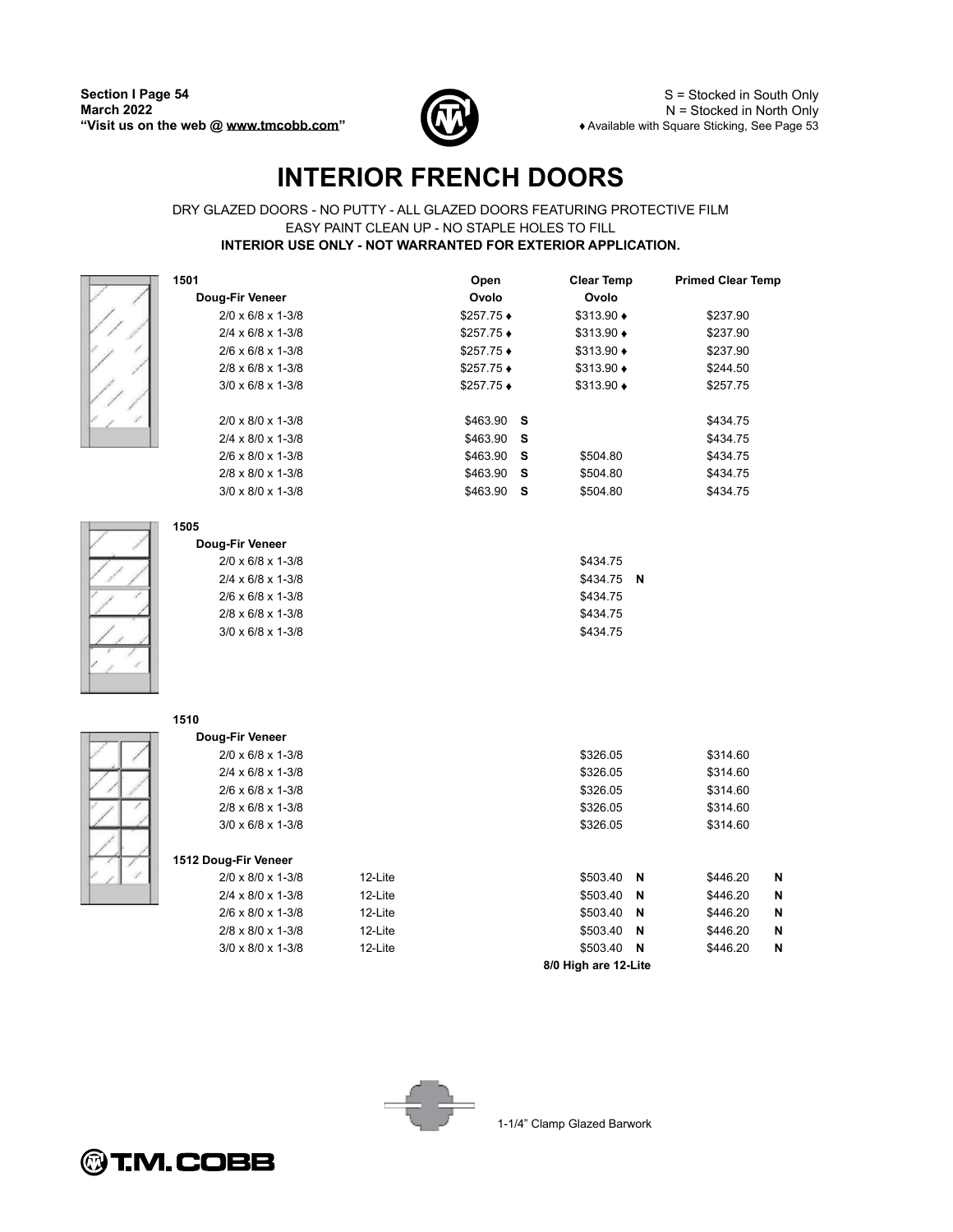

# **SINGLE GLAZED FRENCH DOORS**

**Layout: 4-1/2 Stiles, 4-1/2 Top Rail and 9-1/4 Bottom Rail (unless noted) with Ovolo Sticking and Stops**

| #1501                                   | Open           | <b>Clear Temp</b> |
|-----------------------------------------|----------------|-------------------|
| Doug-Fir Veneer                         |                |                   |
| 2/0 x 6/8 x 1-3/4                       | \$313.90       | \$360.10          |
| 2/4 x 6/8 x 1-3/4                       | \$323.80       | \$379.95          |
| 2/6 x 6/8 x 1-3/4                       | \$323.80       | \$379.95          |
| $2/8 \times 6/8 \times 1 - \frac{3}{4}$ | \$323.80       | \$379.95          |
| $2/10 \times 6/8 \times 1-3/4$          |                | \$379.95          |
| $3/0 \times 6/8 \times 1-3/4$           | \$323.80       | \$379.95          |
|                                         |                |                   |
| 3/0 x 7/0 x 1-3/4                       | \$412.25<br>s  | $$495.55$ S       |
|                                         |                |                   |
| 2/0 x 8/0 x 1-3/4                       | \$503.40<br>s  |                   |
| 2/4 x 8/0 x 1-3/4                       | \$503.40<br>s  |                   |
| 2/6 x 8/0 x 1-3/4                       | \$503.40<br>s  | \$528.55          |
| 2/8 x 8/0 x 1-3/4                       | \$503.40<br>s  | \$528.55          |
| $3/0 \times 8/0 \times 1-3/4$           | s<br>\$503.40  | \$528.55          |
|                                         |                |                   |
| #1505                                   |                |                   |
| Doug-Fir Veneer                         |                |                   |
| 2/0 x 6/8 x 1-3/4                       |                | \$480.50          |
| $2/4 \times 6/8 \times 1 - \frac{3}{4}$ |                | \$480.50          |
| 2/6 x 6/8 x 1-3/4                       |                | \$480.50          |
| 2/8 x 6/8 x 1-3/4                       |                | \$480.50          |
| $3/0 \times 6/8 \times 1-3/4$           |                | \$480.50          |
|                                         |                |                   |
|                                         |                |                   |
|                                         |                |                   |
| #1510                                   |                |                   |
| Doug-Fir Veneer                         |                |                   |
| 2/0 x 6/8 x 1-3/4                       |                | \$330.35          |
| $2/4 \times 6/8 \times 1 - \frac{3}{4}$ |                | \$363.45          |
| 2/6 x 6/8 x 1-3/4                       |                | \$363.45          |
| 2/8 x 6/8 x 1-3/4                       |                | \$363.45          |
| 2/10 x 6/8 x 1-3/4                      |                | \$370.00          |
| $3/0 \times 6/8 \times 1-3/4$           |                | \$370.00          |
|                                         |                |                   |
| $3/0 \times 7/0 \times 1-3/4$           |                | \$495.55<br>s     |
|                                         |                |                   |
| #1512                                   |                |                   |
| Doug-Fir Veneer                         |                |                   |
| 2/4 x 8/0 x 1-3/4                       |                | \$528.55<br>N     |
| 2/6 x 8/0 x 1-3/4                       |                | \$528.55          |
| 2/8 x 8/0 x 1-3/4                       |                | \$528.55<br>N     |
| $3/0 \times 8/0 \times 1-3/4$           |                | \$528.55          |
|                                         |                |                   |
|                                         |                |                   |
|                                         |                |                   |
|                                         | 1-1/4" Barwork |                   |
|                                         |                |                   |

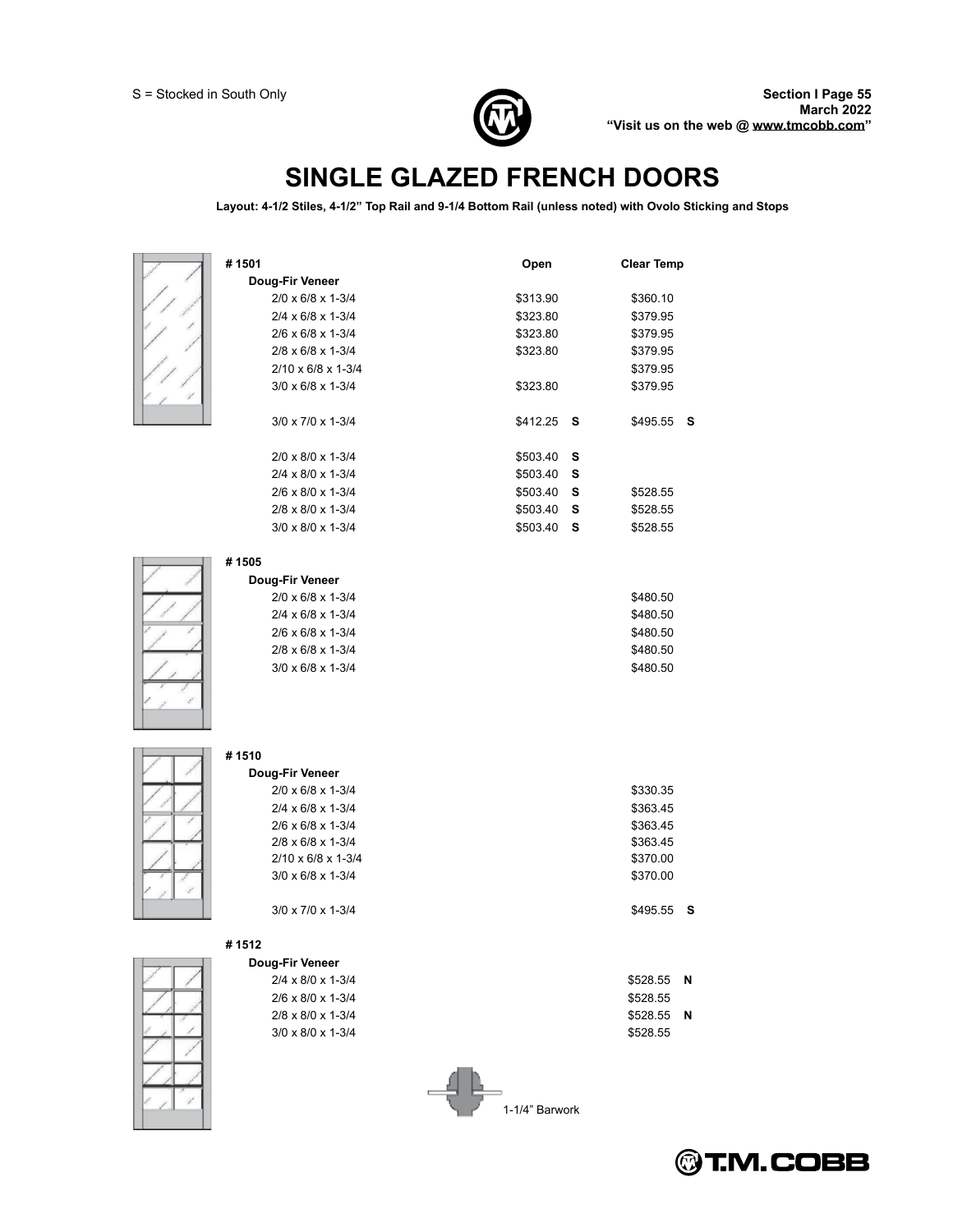

# **SINGLE GLAZED FRENCH DOORS**

**Layout: 4-1/2 Stiles, 4-1/2 Top Rail and 9-1/4 Bottom Rail (unless noted) with Ovolo Sticking and Stops**



**Doug-Fir Veneer** 2/6 x 6/8 x 1-3/4 \$488.90 2/8 x 6/8 x 1-3/4 \$488.90 **N**

**# 1509 Marginal Clear Temp**

 $3/0 \times 6/8 \times 1 - 3/4$  \$488.90



### **# 1515**

**Doug-Fir Veneer** 2/6 x 6/8 x 1-3/4 \$446.20 **Submit for Quote** 2/8 x 6/8 x 1-3/4 \$446.20  $3/0 \times 6/8 \times 1 - \frac{3}{4}$  \$446.20

### **Custom Barwork also available.**



**# 1501-W Commercial French** 

**Doug-Fir Veneer** 3/0 x 7/0 x 1-3/4 \$614.50

### **ADA Bottom Rail**

Layout: 5-1/2" Stiles 5-1/2" Top Rail 11-1/4" Bottom Rail



#### **# 1537 Store Door Doug-Fir Veneer**

| \$614.50   | N |  |
|------------|---|--|
| \$614.50   | N |  |
| \$614.50   |   |  |
| \$908.50   | N |  |
|            |   |  |
| \$740.00   | N |  |
| \$740.00   | N |  |
| \$740.00   |   |  |
| \$974.55   | N |  |
|            |   |  |
| \$1.400.65 |   |  |

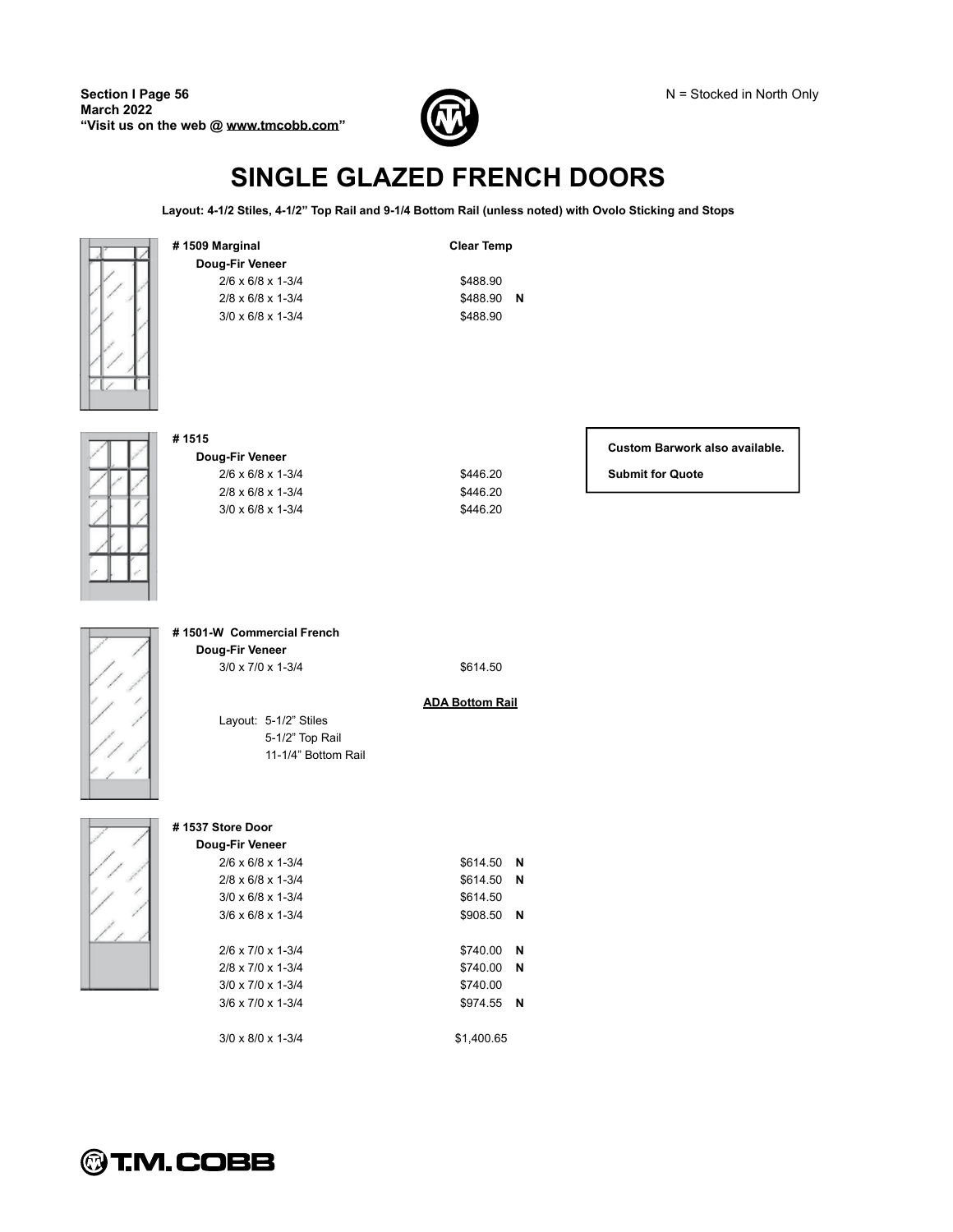

# **SINGLE GLAZED FRENCH DOORS**

Layout: 4-1/2" Top Rail and 9-1/4 Bottom Rail (unless noted) with Ovolo Sticking and Stops

### **SIDELITES**

| #1701                                 | Open     |          | <b>Clear Temp</b> |
|---------------------------------------|----------|----------|-------------------|
| Doug-Fir Veneer                       |          |          |                   |
| $1/0 \times 6/8 - 1/2 \times 1 - 3/8$ |          |          | \$381.95 N        |
| $1/0 \times 6/8 - 1/2 \times 1 - 3/4$ | \$392.50 | <b>S</b> | \$323.80          |
| $1/2 \times 6/8 - 1/2 \times 1 - 3/4$ |          |          | \$323.80          |
| $1/4 \times 6/8 - 1/2 \times 1 - 3/4$ |          |          | \$323.80          |
| $1/6 \times 6/8 - 1/2 \times 1 - 3/4$ | \$408.35 | - S      | \$323.80          |
| $1/0 \times 8/0 - 1/2 \times 1 - 3/4$ |          |          | \$446.00 S        |
| $1/6 \times 8/0 - 1/2 \times 1 - 3/4$ |          |          | \$446.00 S        |
|                                       |          |          |                   |
| #1705                                 |          |          | <b>Clear Temp</b> |
| Doug-Fir Veneer                       |          |          |                   |
| $1/0 \times 6/8 - 1/2 \times 1 - 3/8$ |          |          | \$364.75 N        |

| $1/0 \times 6/8 - 1/2 \times 1 - 3/8$ | \$364.75 N |
|---------------------------------------|------------|
| $1/0 \times 6/8 - 1/2 \times 1 - 3/4$ | \$330.35   |
| $1/2 \times 6/8 - 1/2 \times 1 - 3/4$ | \$330.35   |
| $1/4 \times 6/8 - 1/2 \times 1 - 3/4$ | \$330.35   |
| $1/6 \times 6/8 - 1/2 \times 1 - 3/4$ | \$330.35   |
|                                       |            |

| # 1706 6-Lite                         |            |
|---------------------------------------|------------|
| Doug-Fir Veneer                       |            |
| $1/0 \times 8/0 - 1/2 \times 1 - 3/4$ | \$429.50 N |
| $1/2 \times 8/0 - 1/2 \times 1 - 3/4$ | \$429.50 N |
| $1/6 \times 8/0 - 1/2 \times 1 - 3/4$ | \$429.50 N |

| Lavouts:     |                          |
|--------------|--------------------------|
| Stile Width: | $1/0$ , $1/2 = 2-15/16"$ |
|              | $1/4 = 3 - 15/16"$       |
|              | $1/6 = 4-1/2"$           |
| Top Rail:    | $4 - 1/2"$               |
| Bottom Rail: | $9 - 3/4"$               |

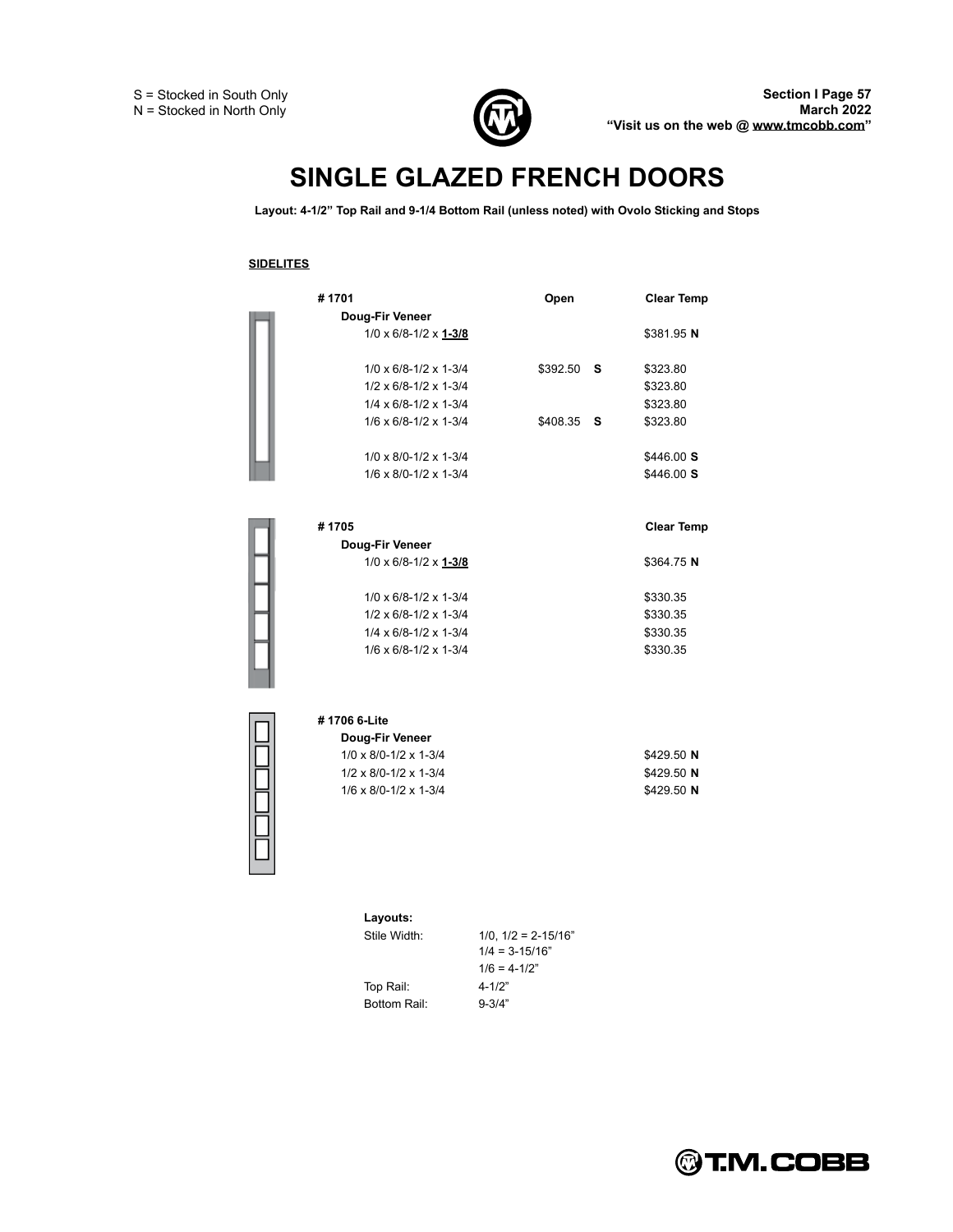

N = Stocked in North Only S = Stocked in South Only  $+$  = Extended Lead Time 2-3 Weeks

# **DECORATIVE GLASS FRENCH DOORS**

**Layout: 4-1/2 Stiles, 4-1/2 Top Rail and 9-1/4 Bottom Rail (unless noted) with Ovolo Sticking and Stops Allow for Glazing Lead Time**

**1-3/8 THICK Ovolo Sticking & Stops**

|                                 |            |   | <b>Ovolo Sticking &amp; Stops</b> |              |
|---------------------------------|------------|---|-----------------------------------|--------------|
|                                 | White Lami |   | Reeded                            | <b>Matte</b> |
| #1501                           |            |   |                                   |              |
| Doug-Fir Veneer                 |            |   |                                   |              |
| $2/0 \times 6/8 \times 1 - 3/8$ | \$479.00   |   | \$627.70 S                        | \$627.70 S   |
| $2/4 \times 6/8 \times 1 - 3/8$ | \$508.75   |   | \$634.30S                         | \$634.30 S   |
| $2/6 \times 6/8 \times 1 - 3/8$ | \$535.25   |   | \$634.30S                         | \$634.30 S   |
| $2/8 \times 6/8 \times 1 - 3/8$ | \$561.65   |   | \$640.90 S                        | \$640.90 S   |
| $3/0 \times 6/8 \times 1 - 3/8$ | \$588.10   |   | \$647.70 S                        | \$647.70 S   |
| $2/0 \times 8/0 \times 1-3/8$   | \$958.00   | s | \$938.15 S                        | \$938.15 S   |
| $2/4 \times 8/0 \times 1-3/8$   | \$971.25   | s | \$951.40 S                        | \$951.40 S   |
| $2/6 \times 8/0 \times 1-3/8$   | \$971.25   | S | \$951.40 S                        | \$951.40 S   |
| $2/8 \times 8/0 \times 1-3/8$   | \$984.45   | s | \$964.60 S                        | \$964.60S    |
| $3/0 \times 8/0 \times 1-3/8$   | \$1,004.25 | S | \$984.45 S                        | \$984.45 S   |

#### **1-3/4 THICK**

| #1501                           |             |   |               |               |
|---------------------------------|-------------|---|---------------|---------------|
| Doug-Fir Veneer                 |             |   |               |               |
| $2/0 \times 6/8 \times 1 - 3/4$ | \$518.65    | s | \$667.35 S    | \$667.35S     |
| $2/4 \times 6/8 \times 1 - 3/4$ | \$548.45    | s | \$673.95 S    | \$673.95 S    |
| $2/6 \times 6/8 \times 1 - 3/4$ | \$574.85    | s | \$673.95 S    | \$673.95 S    |
| $2/8 \times 6/8 \times 1 - 3/4$ | \$601.30    | s | \$693.80 S    | \$693.80 S    |
| $3/0 \times 6/8 \times 1 - 3/4$ | \$627.70    | s | \$746.60 S    | \$746.60 S    |
| $3/0 \times 7/0 \times 1-3/4$   | $$944.80 +$ |   | \$918.40      | \$918.40      |
| $2/0 \times 8/0 \times 1-3/4$   | \$1,169.45  | s | \$1,149.60S   | \$1,149.60S   |
| $2/4 \times 8/0 \times 1-3/4$   | \$1,182.65  | s | \$1,162.80S   | $$1,162.80$ S |
| $2/6 \times 8/0 \times 1-3/4$   | \$1,182.65  | s | \$1,162.80S   | $$1,162.80$ S |
| $2/8 \times 8/0 \times 1-3/4$   | \$1,195.90  | s | $$1,176.05$ S | \$1,176.05 S  |
| $3/0 \times 8/0 \times 1-3/4$   | \$1,215.70  | s | \$1,195.90S   | \$1.195.90 S  |

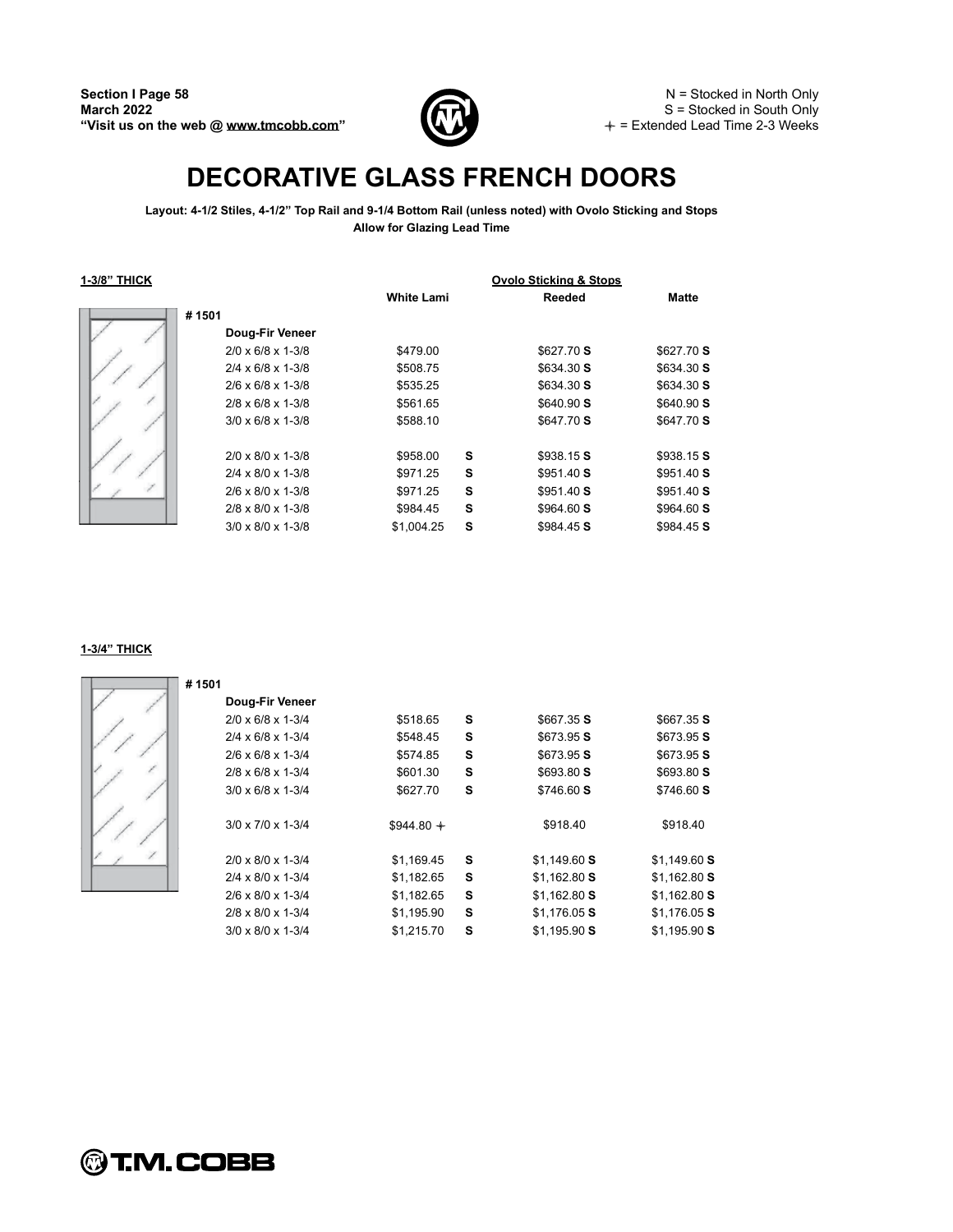S = Stocked in South Only N = Stocked in North Only Available with Square Sticking - Add 45.00 Allow Lead Times



**All Other**

# **DECORATIVE GLASS FRENCH DOORS**

**Layout: 4-1/2 Stiles, 4-1/2 Top Rail and 9-1/4 Bottom Rail (unless noted) with Ovolo Sticking and Stops Allow for Glazing Lead Time**

**1-3/8 THICK Standard Pattern**

|                                 | <b>Glass Shown</b> |
|---------------------------------|--------------------|
| #1501                           |                    |
| Doug-Fir Veneer                 |                    |
| $\bullet$ 2/0 x 6/8 x 1-3/8     | \$656.20           |
| $\bullet$ 2/4 x 6/8 x 1-3/8     | \$663.10           |
| $\bullet$ 2/6 x 6/8 x 1-3/8     | \$663.10           |
| $\bullet$ 2/8 x 6/8 x 1-3/8     | \$670.05           |
| $\bullet$ 3/0 x 6/8 x 1-3/8     | \$676.90           |
| $2/0 \times 8/0 \times 1-3/8$   | \$980.85           |
| $2/4 \times 8/0 \times 1-3/8$   | \$994.65           |
| $2/6 \times 8/0 \times 1-3/8$   | \$994.65           |
| $2/8 \times 8/0 \times 1-3/8$   | \$1,008.45         |
| $3/0 \times 8/0 \times 1 - 3/8$ | \$1,029.20         |

#### **1-3/4 THICK**

| #1501                           |            |
|---------------------------------|------------|
| Doug-Fir Veneer                 |            |
| $2/0 \times 6/8 \times 1 - 3/4$ | \$697.65   |
| $2/4 \times 6/8 \times 1 - 3/4$ | \$704.55   |
| $2/6 \times 6/8 \times 1 - 3/4$ | \$704.55   |
| $2/8 \times 6/8 \times 1 - 3/4$ | \$725.35   |
| $3/0 \times 6/8 \times 1 - 3/4$ | \$780.60   |
| $3/0 \times 7/0 \times 1-3/4$   | \$960.15   |
| $2/0 \times 8/0 \times 1-3/4$   | \$1,201.85 |
| $2/4 \times 8/0 \times 1-3/4$   | \$1,215.70 |
| $2/6 \times 8/0 \times 1-3/4$   | \$1,215.70 |
| $2/8 \times 8/0 \times 1-3/4$   | \$1,229.50 |
| $3/0 \times 8/0 \times 1 - 3/4$ | \$1,250.25 |

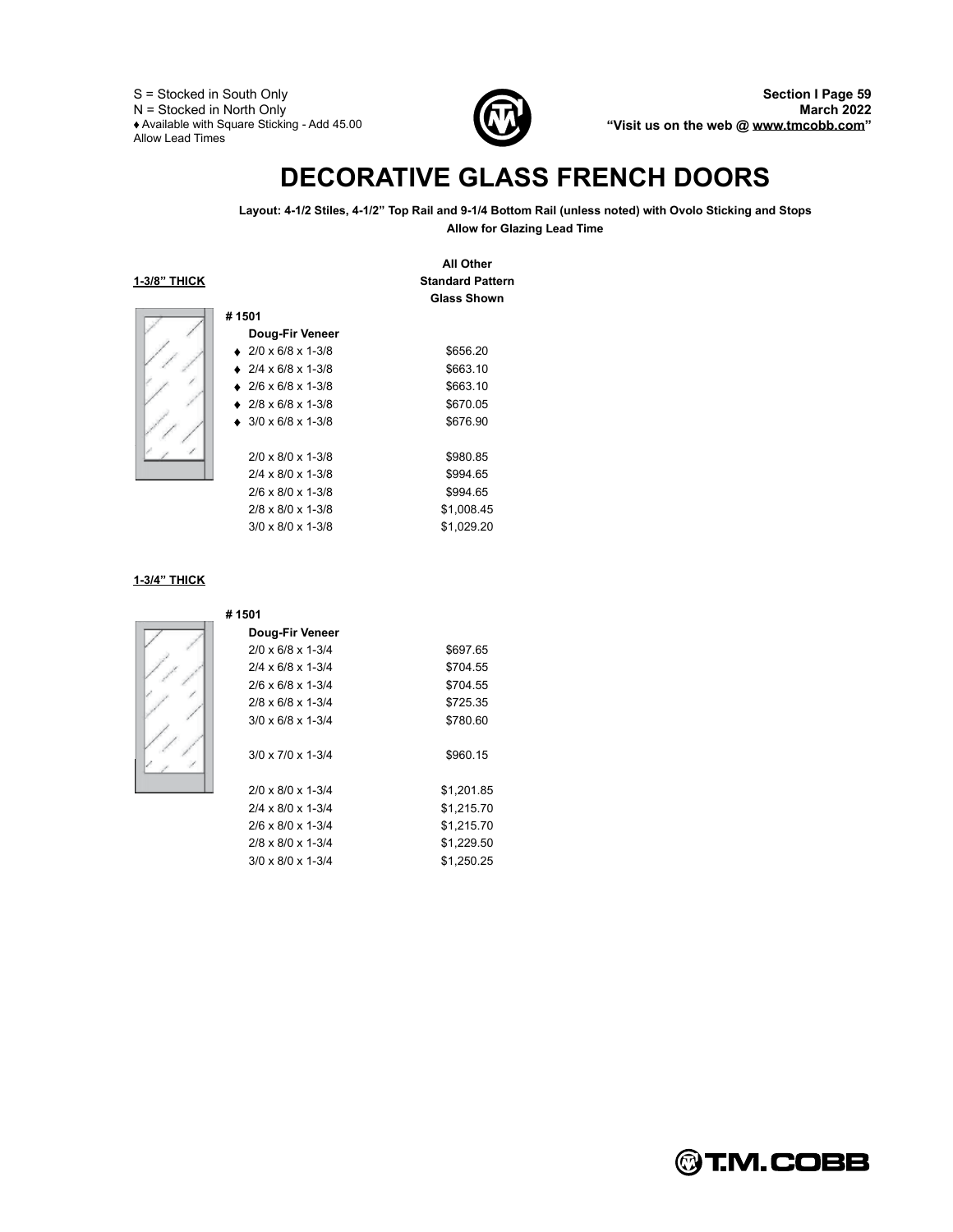

## **DECORATIVE GLASS FRENCH DOORS**

**COBB STANDARD GLASS PATTERNS** 

#### STANDARD PATTERN GLASS AVAILABLE:

| Bamboo           | 5mm Thick |
|------------------|-----------|
| Cross-Reed       | 3mm Thick |
| Delta Frost      | 4mm Thick |
| Delta Plain      | 4mm Thick |
| Double Glue Chip | 3mm Thick |
| Euro Rain        | 4mm Thick |
| Everglade        | 4mm Thick |
| Chinchilla       | 3mm Thick |
| Matte Glass      | 3mm Thick |
| Reeded           | 4mm Thick |
| Tafetta          | 3mm Thick |
|                  |           |

**WHITE LAMINATE** Also available. Submit for quote.

Above glass patterns may also be installed in most doors that allow for glass Please submit for quote.

Glass with embossed patterns vary from manufacturer to manufacturer and thus may differ from those on display. Paired doors with pattern glass may not have a book match pattern.

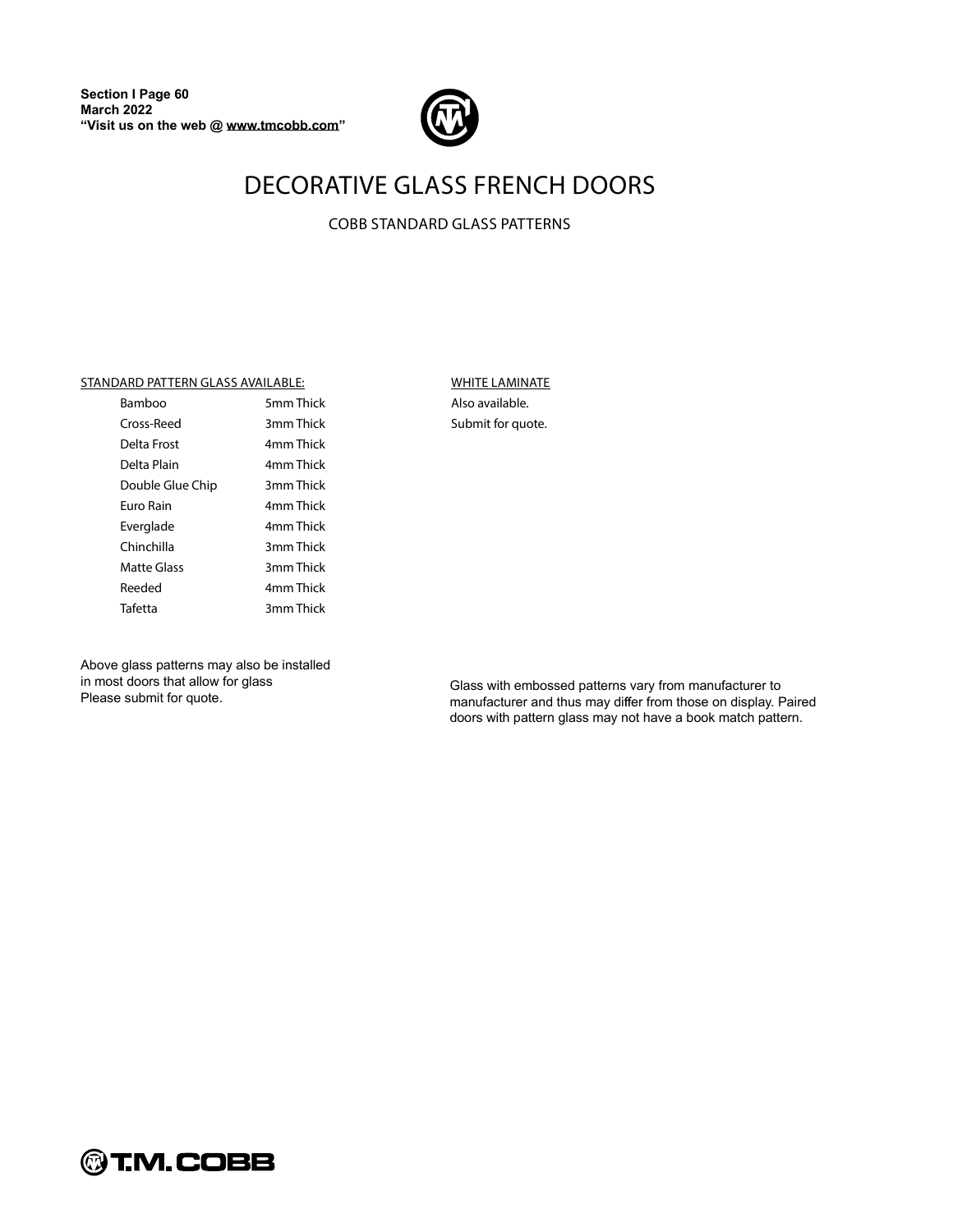

**Section I Page 61 March 2022 Visit us on the web @ [www.tmcobb.com](http://www.tmcobb.com)**

# **FRENCH COMBINATION DOOR**

**STILE AND RAIL Allow for Special Order Lead Time**







|                                 | 1-Lite<br><b>Dual Glazed</b> |            |
|---------------------------------|------------------------------|------------|
| $2/6 \times 6/8 \times 1 - 3/4$ | \$2,422.20                   | \$3,554.10 |
| $2/8 \times 6/8 \times 1 - 3/4$ | \$2.473.35                   | \$3,603.60 |
| $3/0 \times 6/8 \times 1 - 3/4$ | \$2.483.25                   | \$3,611.85 |

#### **FEATURES:**

- Douglas-Fir Construction
- Removable Screen Bronze or White Frame
- Weather-Stripped Operable Sash
- Scissor Hinge Top and Bottom
- Top and Bottom Latches Ives #66 Choice of: 10B, 15, 15A, 26, 26D, 3,
- Primed available Add \$200.00

#### **SASH & SWING**

Sash Swings to the Inside ONLY. Specify Left or Right Swing. Above unit is a Left Swing. If Prehung, Sash Hinge and Door Hinge are on the same Side.

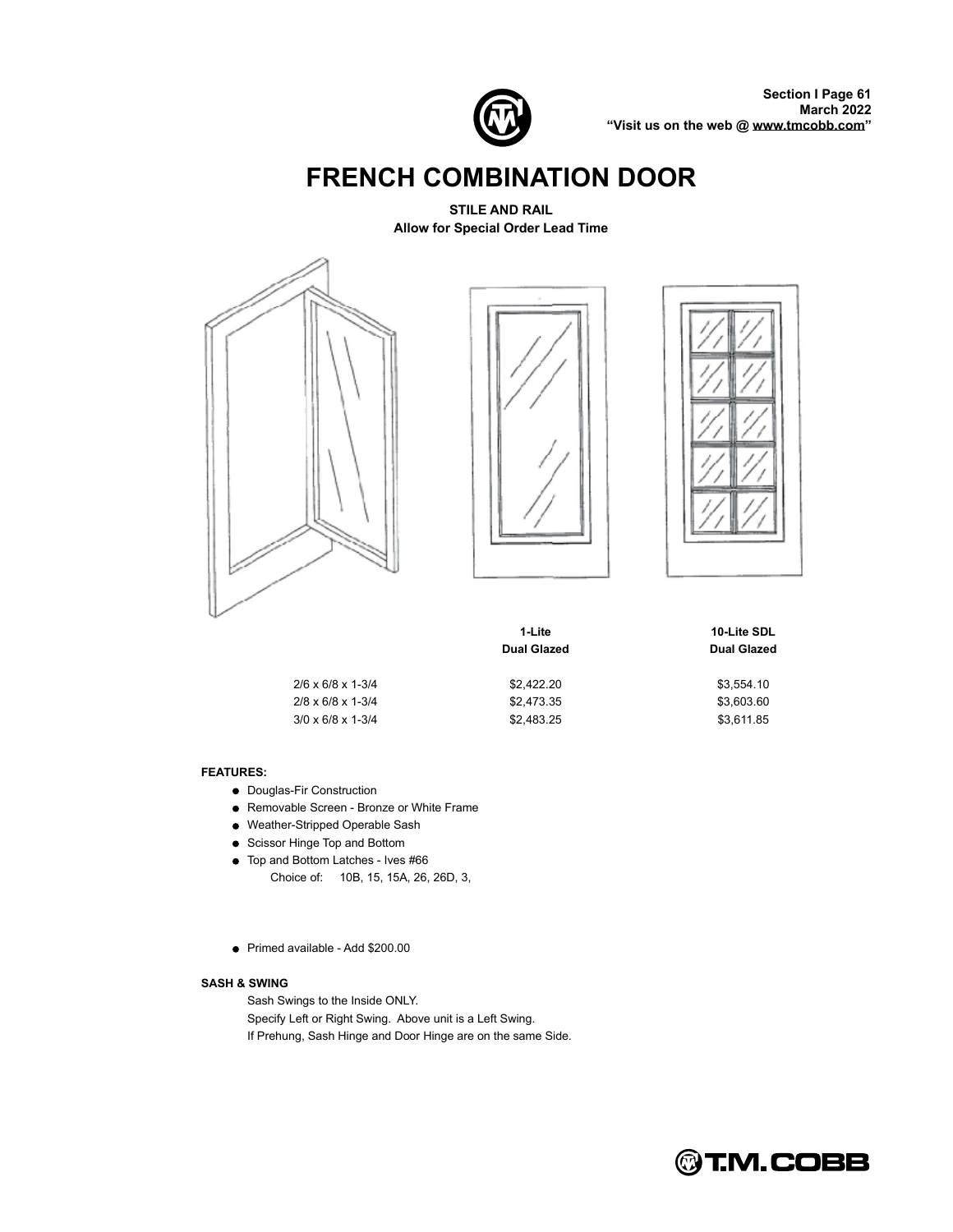

# **DUAL GLAZED FRENCH DOORS**

### **TRUE DIVIDED LITE**

**LAYOUT: 4-1/2 STILES, 4-1/2 TOP RAIL AND 9-1/4 BOTTOM RAIL (UNLESS NOTED) WITH OVOLO STICKING AND STOPS**

| 4501 - 5001<br>Doug-Fir Veneer            | Open        |   | <b>Clear Temp</b> |   | Low-E Temp. |   | <b>Primed</b><br><b>Clear Temp</b> |   | <b>Standard</b><br><b>Decorative Glass</b> |
|-------------------------------------------|-------------|---|-------------------|---|-------------|---|------------------------------------|---|--------------------------------------------|
| $2/0 \times 6/8 \times 1-3/4$             |             |   | \$491.25          |   | \$591.15    | S |                                    |   |                                            |
| 2/4 x 6/8 x 1-3/4                         |             |   | \$491.25          |   | \$591.15    | s |                                    |   |                                            |
| $\ast$<br>$2/6 \times 6/8 \times 1 - 3/4$ | \$467.65 S  |   | \$491.25          |   | \$591.15    | s |                                    |   | \$1,269.55                                 |
| w/Square Sticking                         | \$523.15    | s | \$810.35 S        |   | \$910.20    | s |                                    |   | \$1,588.65                                 |
| $\ast$<br>2/8 x 6/8 x 1-3/4               | \$467.65    | s | \$491.25          |   | \$591.15    | S |                                    |   | \$1,331.95                                 |
| w/Square Sticking                         | $$523.15$ S |   | \$810.35          | s | \$910.20    | S |                                    |   | \$1,651.05                                 |
| $2/10 \times 6/8 \times 1-3/4$            |             |   | \$507.90          | s | \$591.15    | S |                                    |   |                                            |
| ∗<br>$3/0 \times 6/8 \times 1 - 3/4$      | \$467.65    | s | \$507.90          |   | \$591.15    | s |                                    |   | \$1,407.30                                 |
| w/Square Sticking                         | $$523.15$ S |   | \$827.00          | s | \$910.20    | S |                                    |   | \$1,711.20                                 |
|                                           |             |   |                   |   |             |   |                                    |   |                                            |
| $3/0 \times 7/0 \times 1-3/4$             |             |   | \$706.20 S        |   |             |   |                                    |   |                                            |
| 2/0 x 8/0 x 1-3/4                         |             |   | \$810.35          | s |             |   |                                    |   |                                            |
| 2/6 x 8/0 x 1-3/4                         |             |   | \$810.35          | s | \$882.50    | s |                                    |   |                                            |
| 2/8 x 8/0 x 1-3/4                         |             |   | \$810.35          | s | \$882.50    | s |                                    |   |                                            |
| $3/0 \times 8/0 \times 1-3/4$             |             |   | \$810.35 S        |   | \$882.50    | s |                                    |   |                                            |
|                                           |             |   |                   |   |             |   |                                    |   |                                            |
|                                           |             |   |                   |   |             |   |                                    |   | 4501W ADA                                  |
| 4501W - 5002 (5-1/2" Stiles)              |             |   |                   |   |             |   |                                    |   | 5002 ADA                                   |
| Doug-Fir Veneer                           |             |   |                   |   |             |   |                                    |   | 5-1/2 5-1/2 11-1/4                         |
| 2/0 x 6/8 x 1-3/4                         |             |   | \$519.45          | N |             |   |                                    |   | <b>Square Sticking</b>                     |
| 2/4 x 6/8 x 1-3/4                         |             |   | \$526.25          | N |             |   |                                    |   | Low-E Temp                                 |
| 2/6 x 6/8 x 1-3/4                         |             |   | \$526.25          | N | \$610.50    | N |                                    |   | \$599.50                                   |
| 2/8 x 6/8 x 1-3/4                         |             |   | \$526.25          | N | \$610.50    | N |                                    |   | \$599.50                                   |
| $2/10 \times 6/8 \times 1-3/4$            |             |   | \$526.25          | N |             |   |                                    |   |                                            |
| $3/0 \times 6/8 \times 1 - 3/4$           |             |   | \$526.25          |   | \$618.90    | N | $$640.65$ N                        |   | \$618.90                                   |
|                                           |             |   |                   |   |             |   |                                    |   |                                            |
| 2/0 x 8/0 x 1-3/4                         |             |   | $$881.10$ N       |   |             |   |                                    |   |                                            |
| 2/4 x 8/0 x 1-3/4                         |             |   | \$881.10          | N |             |   |                                    |   |                                            |
| 2/6 x 8/0 x 1-3/4                         |             |   | \$881.10          | N |             |   | \$640.65                           | N |                                            |
| 2/8 x 8/0 x 1-3/4                         |             |   | \$881.10          | N |             |   | \$640.65                           | N |                                            |
| 3/0 x 8/0 x 1-3/4                         |             |   | \$958.85          |   |             |   | \$640.65                           | N |                                            |
|                                           |             |   |                   |   |             |   |                                    |   |                                            |
| 4510 - 5510                               |             |   |                   |   |             |   |                                    |   |                                            |
| Doug-Fir Veneer                           |             |   |                   |   |             |   |                                    |   |                                            |
| 2/0 x 6/8 x 1-3/4                         |             |   | \$797.85          | s |             |   |                                    |   |                                            |
| 2/4 x 6/8 x 1-3/4                         |             |   | \$849.95 S        |   |             |   |                                    |   |                                            |
| 2/6 x 6/8 x 1-3/4                         |             |   | \$849.95          | S | \$1,054.50  | s |                                    |   |                                            |
| 2/8 x 6/8 x 1-3/4                         |             |   | \$849.95          | S | \$1,054.50  | S |                                    |   |                                            |
| $3/0 \times 6/8 \times 1 - 3/4$           |             |   | \$860.30          | S | \$1,054.50  | S |                                    |   |                                            |
|                                           |             |   |                   |   |             |   |                                    |   |                                            |



True Divided Lite

1-3/4" Square Sticking

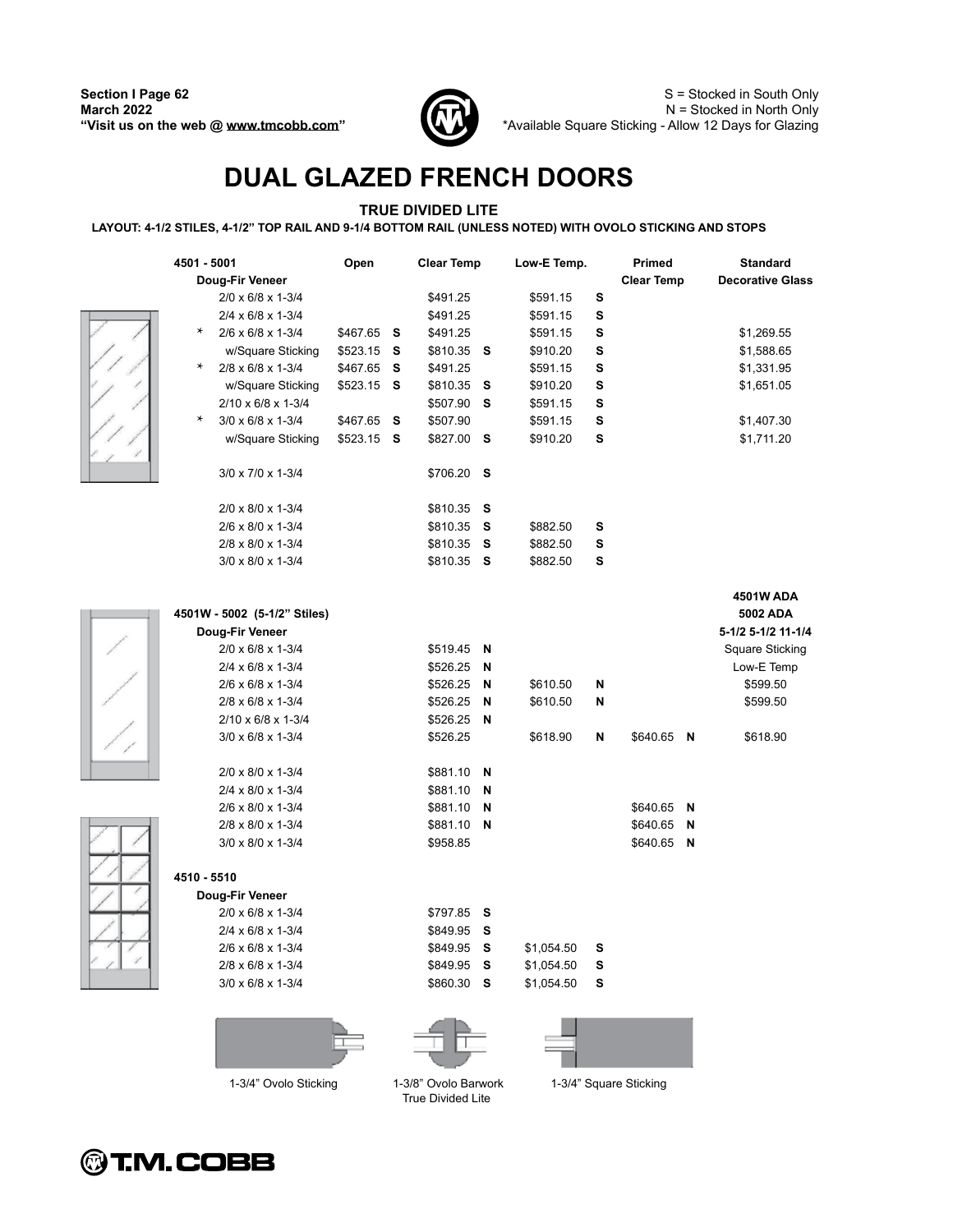

# **DUAL GLAZED FRENCH DOORS**

### **TRUE DIVIDED LITE**

**LAYOUT: 4-1/2 STILES, 4-1/2 TOP RAIL AND 9-1/4 BOTTOM RAIL (UNLESS NOTED) WITH OVOLO STICKING AND STOPS**

| 4510W - 5510 WLO (5-3/8" Stiles)        | <b>Clear Temp</b> |   | Low-E Temp.                |
|-----------------------------------------|-------------------|---|----------------------------|
| Doug-Fir Veneer                         |                   |   |                            |
| 2/0 x 6/8 x 1-3/4                       | \$743.60          | N |                            |
| $2/4 \times 6/8 \times 1 - \frac{3}{4}$ | \$752.80          | N |                            |
| 2/6 x 6/8 x 1-3/4                       | \$752.80          | N |                            |
| 2/8 x 6/8 x 1-3/4                       | \$752.80          | N |                            |
| $3/0 \times 6/8 \times 1-3/4$           | \$755.05          | N |                            |
|                                         |                   |   |                            |
| 4510-12 - 5512 WLO (5-3/8" Stiles)      |                   |   |                            |
| Doug-Fir Veneer                         |                   |   |                            |
| 2/0 x 8/0 x 1-3/4                       | \$869.45          | N |                            |
| 2/4 x 8/0 x 1-3/4                       | \$915.20          | N |                            |
| 2/6 x 8/0 x 1-3/4                       | \$915.20          |   | \$1,041.05<br>s            |
|                                         |                   |   |                            |
| 2/8 x 8/0 x 1-3/4                       | \$915.20          |   | \$1,041.05<br>S            |
| $3/0 \times 8/0 \times 1-3/4$           | \$915.20          |   | \$1,041.05<br>s            |
|                                         |                   |   |                            |
|                                         |                   |   |                            |
|                                         |                   |   |                            |
| 4509 - 5509 9-Lite Marginal             |                   |   |                            |
| Doug-Fir Veneer                         |                   |   |                            |
| 2/6 x 6/8 x 1-3/4                       | \$1,018.20        |   |                            |
| 2/8 x 6/8 x 1-3/4                       | \$1,018.20        | N |                            |
| $3/0 \times 6/8 \times 1-3/4$           | \$1,018.20        |   |                            |
|                                         |                   |   | <b>Custom Barwork also</b> |
|                                         |                   |   | available.                 |
|                                         |                   |   | <b>Submit for Quote</b>    |
|                                         |                   |   |                            |
|                                         |                   |   |                            |
|                                         |                   |   |                            |
|                                         |                   |   |                            |
| 4537 - 5537 Store Door                  |                   |   |                            |
| Doug-Fir Veneer                         |                   |   |                            |
| $2/6 \times 6/8 \times 1 - \frac{3}{4}$ | \$709.30          | N | Layout: 5-3/8" Stiles      |
| 2/8 x 6/8 x 1-3/4                       | \$709.30          | N | 6-3/8" Top Rail            |
| $3/0 \times 6/8 \times 1-3/4$           | \$709.30          |   | 18-3/8" Bottom Rail        |
| $3/6 \times 6/8 \times 1-3/4$           | \$961.00          | N |                            |
|                                         |                   |   |                            |
| 3/0 x 7/0 x 1-3/4                       | \$903.80          | N |                            |